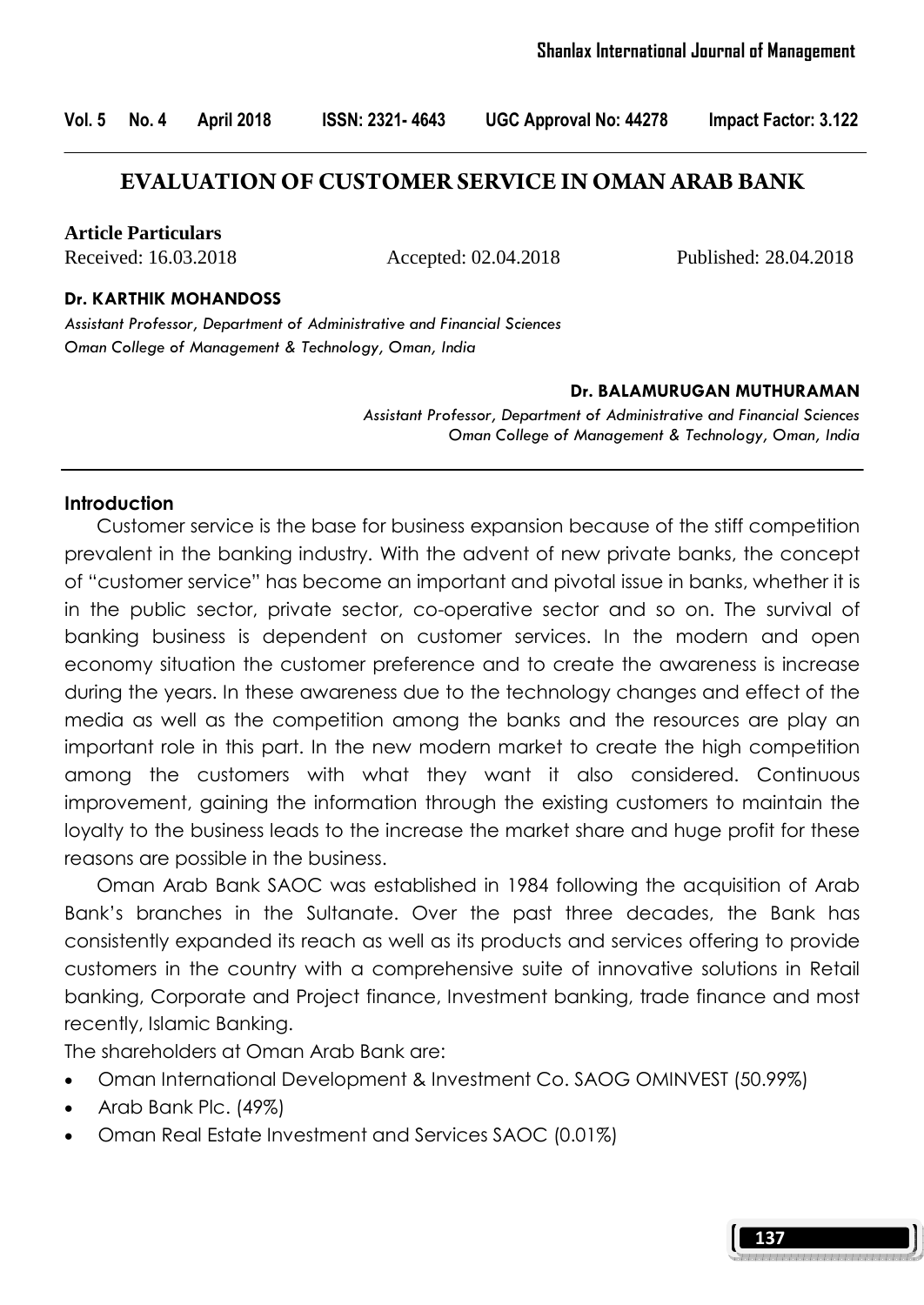Today, Oman Arab Bank operates more than 65 branches and offices, and more than 135 ATMs in high footfall locations across the Sultanate that are supported by Arab Bank's 600 branches spanning five continents. The Bank's principal shareholders are Oman International Development and Investment Company SAOG (51%) and Arab Bank PLC (49%) and As of December 31st 2015, the Bank's total assets stood at RO 1.98 Billion (USD 5.15 Billion) and net worth of RO 226 Million (USD 587 Million).

It takes only a few incidents and direct experiences for the knowledgeable customers to form an opinion about the quality of the services and the quality of the product offered. Hence, "customer service is not be viewed as just a business strategy but should become a corporate mission." (Issac Balasingh, 2006)

 The Banking sector industry is considered a service oriented industry. It has to render manifold services to the people who visit the banks. Customer service refers essentially to counter level inter face or through other modes with the customers.

 The issue of proper customer service is central to all business operations. That is why management experts have for long, considered customer service as an integral part of the growth strategy of their businesses. 'The leader of an organisation should live and breathe customers' needs and should communicate this across the organisation." Hence, the major component of customer service is related to the involvement and commitment of the staff rendering such service.

### Statement of the Problem

 The banks, now-a-days have come to understand that the business can come from satisfied customers. And also, there is a strong notion that there is need for transition from product centric to customer centric approach. Despite so many measures initiated at various levels to improve the standard of customer service, the level of satisfaction perceived by various segments of customers has been low. Demand for improvement in customer service continues to be louder-and so is the level of customer complaints regarding poor service. Muscat is a city, where there are different types of banks available. It includes branches of the public sector banks, old and new generation private banks and co-operative banks, and the like. Muscat has different classes of trade and industry. Therefore it is appropriate to select Muscat city as the area of study.

### Objectives of the Study

The main objectives of this study are:

- 1 To find out the response of customers towards customer services provided by Oman Arab Bank
- 2 To evaluate the factors influencing the extent of customer services rendered by Oman Arab Bank
- 3 To offer suggestions for the improvement of customer services in Oman Arab Bank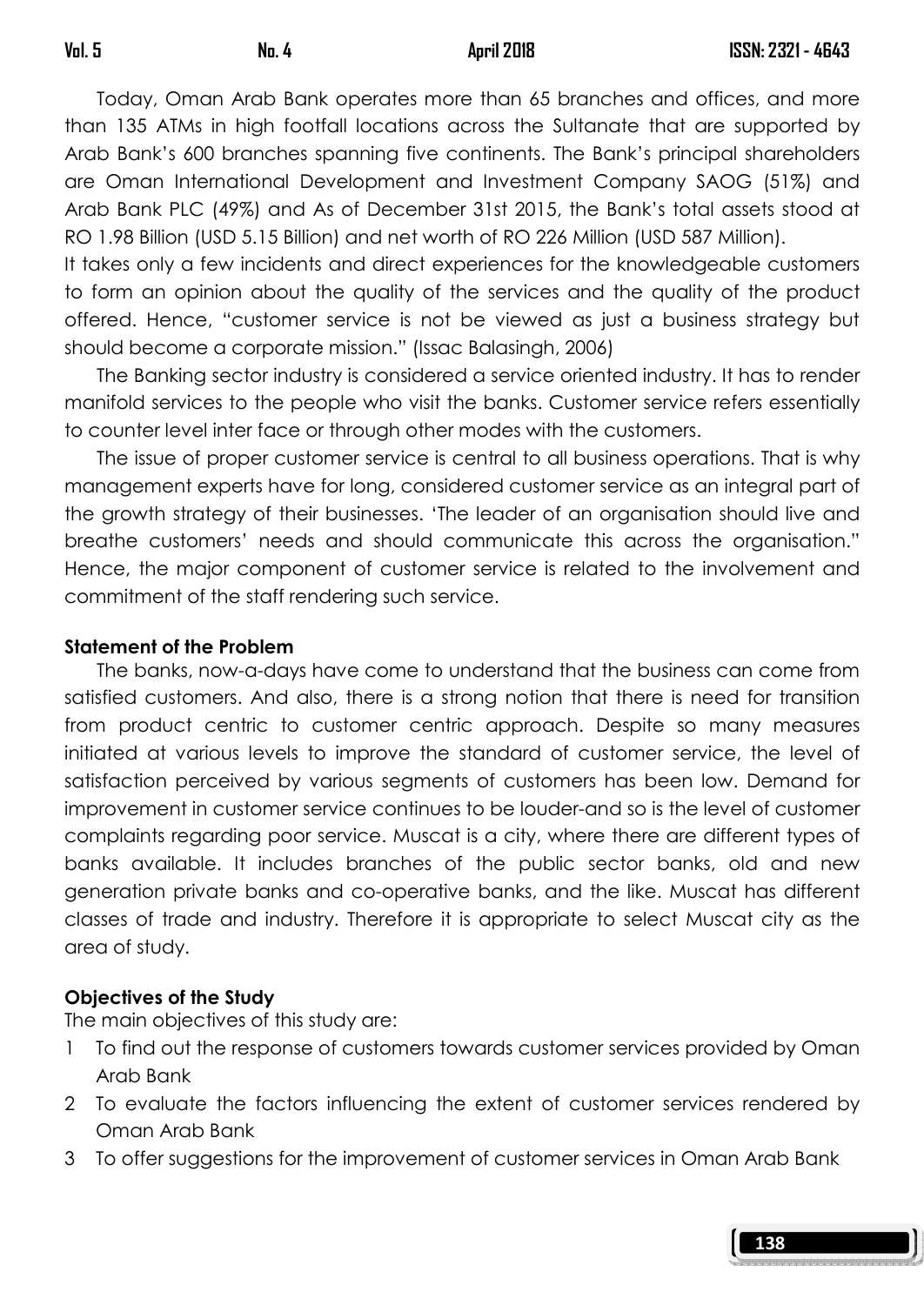# Research Methodology Population and Sample

 For the purpose of the study, the researcher has approached 50 customers in Oman Arab Bank across 5 main branches located in and around Muscat. The researcher has chosen the city of Muscat, as it is representative city as well as the capital city of Sultanate of Oman. The researcher feels confident that a sample size of 50 respondents is considered to be a reasonable size for a study of this type.

# Data Analysis

The study is based on both primary and secondary data.

Primary data: The primary data were collected through structured questionnaire.

Secondary data: The required secondary was collected from books, magazines, and websites.

 The questionnaire has been designed and supplied to the respondents for collecting primary data from customers. Garrett Ranking and Factor Analysis of statistical tools are used in the study for the purpose of data analysis.

# Garrett Ranking

 An attempt has been made have to evaluate the various reasons which influence the sample customers in the selection of Oman Arab Bank. Garrett ranking method is used for this purpose.

| SI.<br>No. | <b>Reasons</b>                                                                                     | Rank            |                |    |                |                |              |
|------------|----------------------------------------------------------------------------------------------------|-----------------|----------------|----|----------------|----------------|--------------|
|            |                                                                                                    |                 | $\overline{2}$ | 3  | $\overline{4}$ | 5              | <b>Total</b> |
| 1.         | Better service Proximity Helpful staff<br>Convenient business hour Others<br>Garrett's Table value | 23              | 09             | 3  | 3              | 02             | 40           |
| 2.         |                                                                                                    | $\overline{11}$ | 15             | 10 | 02             | $\overline{2}$ | 40           |
| 3.         |                                                                                                    | 01              | 11             | 21 | 05             | 01             | 40           |
| 4.         |                                                                                                    | 03              | 04             | 03 | 23             | 07             | 40           |
| 5.         |                                                                                                    | 02              | 01             | 01 | 07             | 28             | 40           |
|            |                                                                                                    | 05              | 04             | 03 | 02             | 02             |              |

# Reasons for the Selection of Oman Arab Bank

# 100 (Rij – 0.5)

Per cent Position = ------------------

Nj

Rij = Rank given for the ith variable by the jth respondent

Nj = Number of variables ranked by the jth respondent.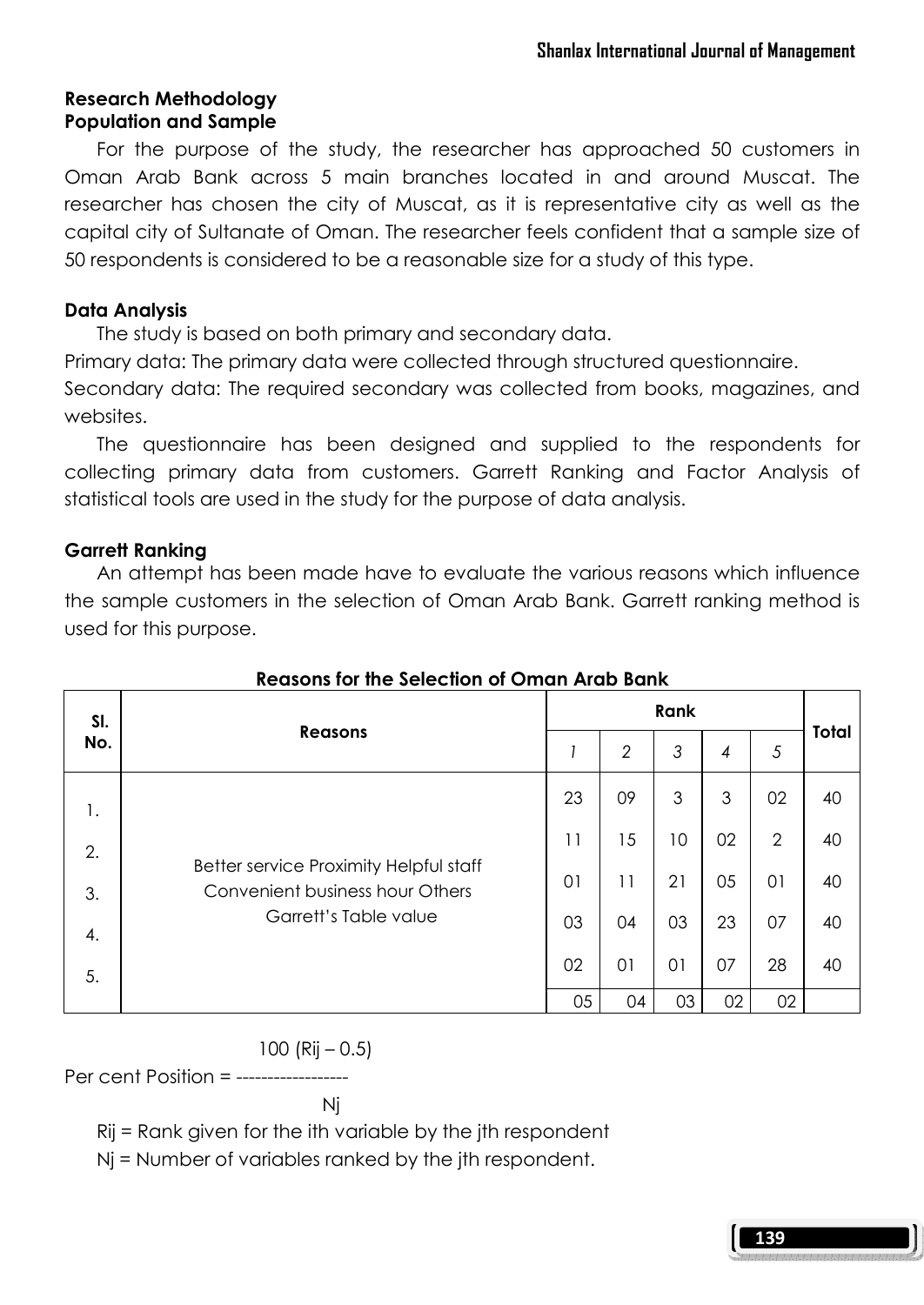| SI.No. | <b>Reasons</b>                     | Garrett's | <b>Average Score</b> | Rank |
|--------|------------------------------------|-----------|----------------------|------|
|        | <b>Better service</b>              | 2568      | 3.95                 |      |
|        | Proximity                          | 2330      | 3.58                 |      |
| 3.     | Helpful staff                      | 1998      | 3.07                 |      |
| 4.     | <b>Convenient business</b><br>hour | 1652      | 2.54                 | I٧   |
| 5.     | <b>Others</b>                      | 1202      | 1.85                 |      |

Reasons for the Selection of Oman Arab Bank-Garrett Ranking

 It is inferred that better service is ranked as the first reason for selection by the sample customers. Proximity is ranked second, helpful staff is ranked third, convenient business hours is ranked fourth and reasons like customers are valued, reputation of bank, number of ATM centres and so on are ranked as the fifth reason for selection.

### Factor Analysis

 Factor Analysis is called the queen of analytical methods. Factor analysis is based on the fundamental assumption that some underlying or latent factors which are smaller in number than the number of observed variables, are responsible for the covariation among the observed variables. Thus a certain correspondence exists between the underlying factors and observed variables. The mathematical properties of the correspondence are such that one causal system of factors leads to a unique correlation system of observed variables, but not vice verse. The correlation co-efficient is used as a measure of interrelationship (association) among the variables and those between the subsets. A factor analytical approach is used to address whether these observed correlations could be explained to the existence of a small number of hypothetical variables. Simply, it is a method for extracting common factor variances from sets of measures. Principal component analysis method with varimax rotation had been selected since it is an approach to factor analysis that considers the total variance in the date and also enhances interpretability. Principal component analysis is recommended when the primary concern is to determine the minimum number of factors that will account for maximum variance in the data for using subsequent multivariate analysis. Varimax procedure is an orthogonal method of factor rotation that minimizes the number of variables with high loadings on a factor thereby enhancing the interpretability of the factors. In the research, factor analysis has been used to identify the structures and to minimize the items within each dimension. For each dimension, factor analysis was done separately with the items of that particular dimension. The items, with high factor loadings in the first factor – the first factor is the one with high eigen value and explains maximum proportion of the total variance – have been selected as they are supposed to represent one common construct of that particular group.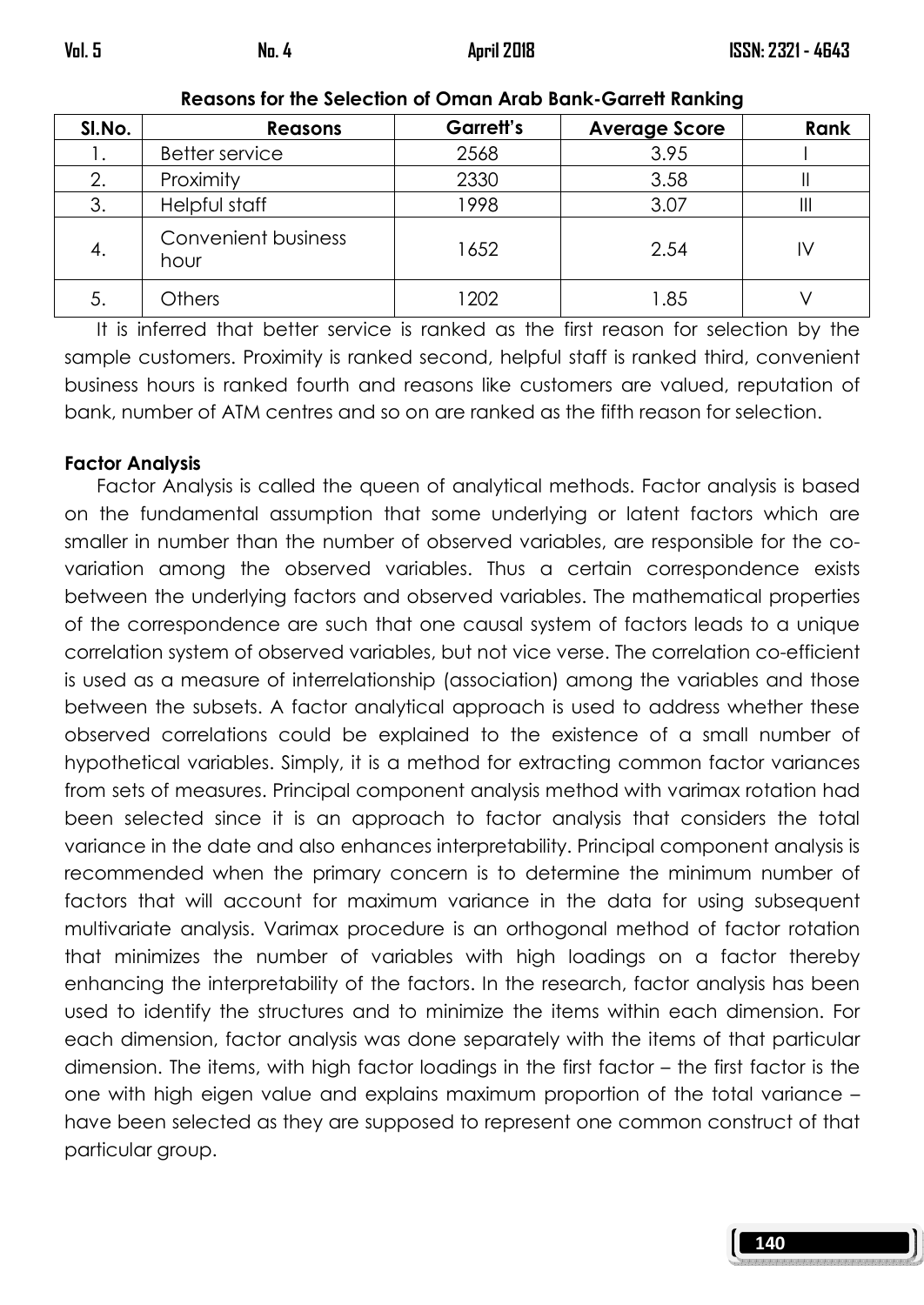| SI. No. | <b>Variables</b>                                       | F1         | F <sub>2</sub> | F <sub>3</sub> | F4         | h2      |
|---------|--------------------------------------------------------|------------|----------------|----------------|------------|---------|
| 1.      | Adequate spittoons are provided                        | 0.82892    | 0.14220        | 0.14885        | 0.01436    | 0.72970 |
| 2.      | Fully air conditioned                                  | 0.82151    | 0.11896        | $-0.01721$     | 0.20210    | 0.73017 |
| 3.      | Clean Toilets are provided                             | 0.80548    | 0.09216        | 0.07077        | 0.11634    | 0.67584 |
| 4.      | Separate waiting rooms for men and<br>women provided   | 0.80332    | 0.14206        | 0.00492        | $-0.01954$ | 0.66591 |
| 5.      | Proper ventilation                                     | 0.59873    | $-0.01069$     | 0.43330        | $-0.08068$ | 0.55284 |
| 6.      | More number of Cashier counters are<br>provided        | 0.55676    | 0.25834        | 0.46052        | $-0.05253$ | 0.59157 |
| 7.      | Fans and air circulation system installed              | 0.53824    | 0.24010        | 0.43567        | 0.18874    | 0.57278 |
| 8.      | Space for counting money and bundling<br>is provided   | 0.52492    | 0.43176        | 0.11576        | 0.31008    | 0.57151 |
| 9.      | Counters are systematically arranged                   | 0.51817    | 0.41051        | 0.41479        | 0.20478    | 0.65100 |
| 10.     | Furniture in bank are convenient                       | 0.08785    | 0.87307        | 0.26456        | 0.04538    | 0.84202 |
| 11.     | Customers are provided with enough<br>space            | 0.09394    | 0.82727        | 0.22529        | 0.02342    | 0.74451 |
| 12.     | Customers are provided with congestion<br>free parking | 0.16184    | 0.73072        | $-0.10485$     | 0.21808    | 0.61870 |
| 13.     | There are enough tables for writing                    | 0.45151    | 0.55417        | 0.06579        | 0.14439    | 0.53614 |
| 14.     | Fire safety system installed                           | $-0.08476$ | 0.10228        | 0.81602        | 0.18430    | 0.71751 |
| 15.     | Safety systems such as alarm are provided              | 0.14184    | 0.05665        | 0.77604        | 0.18467    | 0.65968 |
| 16.     | Adequate dustbins are provided                         | 0.43429    | 0.22327        | 0.59450        | 0.04152    | 0.59362 |
| 17.     | More number of teller counters are<br>provided         | 0.17158    | 0.07548        | 0.08224        | 0.75301    | 0.60892 |
| 18.     | Customers are provided with clean<br>drinking water    | $-0.02110$ | 0.21163        | 0.28333        | 0.69073    | 0.60262 |
| 19.     | Percentage variance explained<br>cumulative            | 38.8       | 50.2           | 59.2           | 64.8       |         |

### Physical Facilities

### Source: Primary Data

Factor I consists of the variables, 'Adequate spittoons are provided (0.82892),' 'Fully air conditioned (0.82151),' 'Clean toilets are provided (0.80548), 'Separated waiting rooms for men and women provided (0.80332),' 'Proper ventilation is provided (0.59873),' 'More number of cashier counters are provided (0.55676),' 'Fans and air circulation systems are installed (0.53824),' 'Counters are systematically arranged (0.51817),' 'Space for counting money and bundling is provided (0.52492),' with highest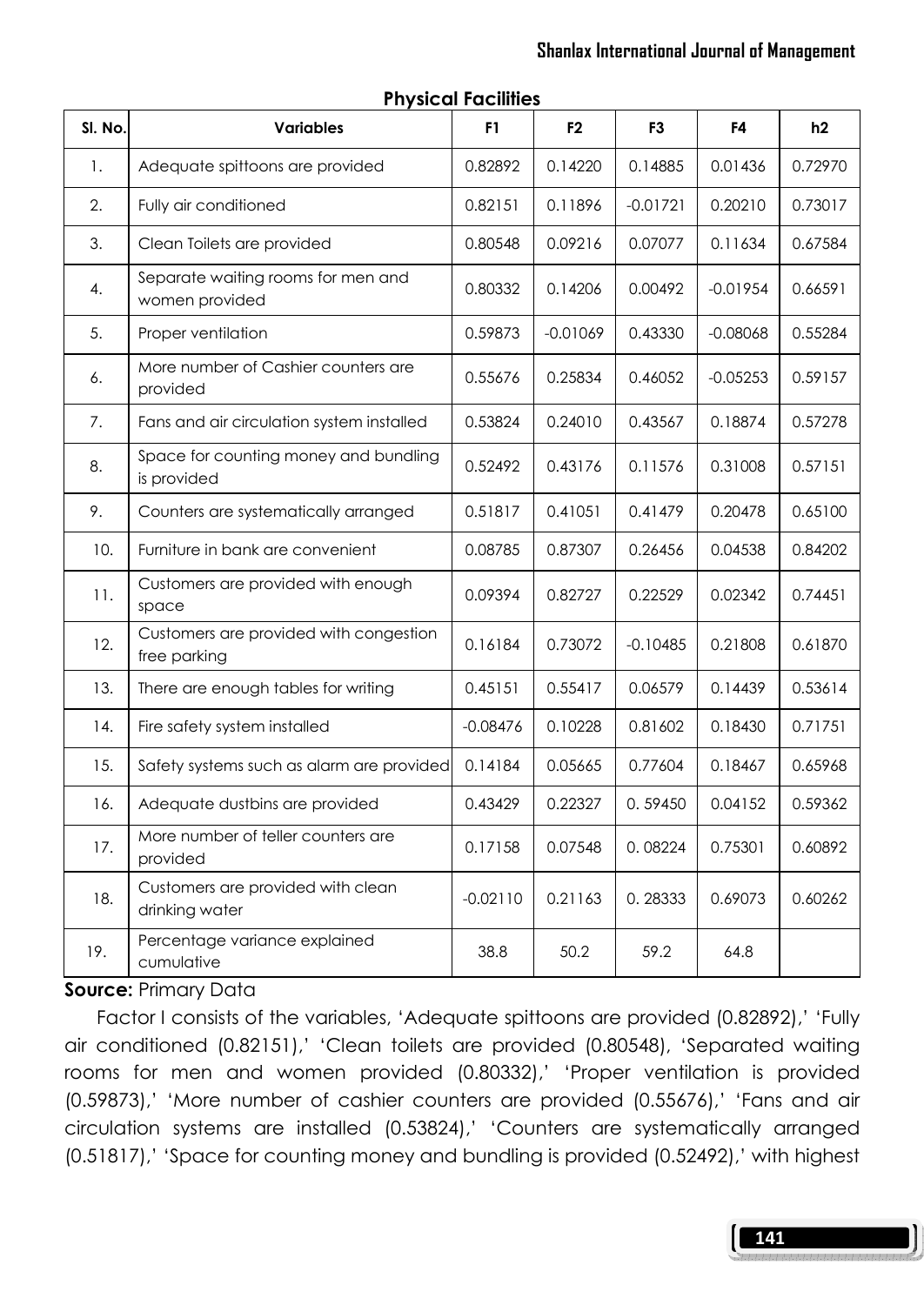significant positive loadings. All these variables represent provision of spittoons, air condition, toilets, waiting rooms for men and women, ventilation, more cashier counters and arrangement of counters. Factor I can be named as, 'Provision of basic amenities, counters and its arrangement'. Factor II consists of the variables, "Furniture in the bank for customers are convenient (0.87307),' 'Customers are provided with enough space (0.82727),' 'Customers are provided with congestion free parking (0.73072),' 'There are enough tables for writing (0.55417),' with highest significant positive loadings. All these statements represent, 'availability of space' furniture. table, parking facility, Factor II can be named as, "Availability of space, furniture and parking facility.

 Third factor consists of variables namely, 'Fire safety system installed (0.81602),' 'Safety systems are provided such as alarm (0.77604),' 'Adequate dust bins are provided (0.59450),' with highest significant positive loadings. All these represent safety systems and dust bins availability, it can be called as, "Safety systems and dust bins availability". The significant highest loadings statement, more number of tellers counters are provided (0.75301), customers are provided with clean drinking water from the fourth factor. As these statements relate to availability of tellers' counters and provision of clean drinking water. Factor IV can be named as "Availability of teller counters and drinking water".

### Result

 The study shows that better service is ranked as the first reason for selection by the customers followed by proximity, helpful staff, convenient business hours and other reasons like customer value, reputation of the bank, numbers of ATM centres are ranked as the fifth reason for selection. All the variables relating to timings observed by bank employees for various transactions are converted into four factors. Highest loadings are found for advance information on fixed deposit maturity, services availability on Sundays, and suitability of bank timings to customers and display of interest rates for deposit accounts. The Oman Arab Bank has to give more concentration on these areas.

### **Suggestions**

 Banks have been playing a vital role in Oman economic activities. Banking is moving from local to global. Every type of customer has his own focus, standing and expectations. It is natural that as their expectations are different, so are their complaints. A branch manager or a public relations officer alone cannot render the desired customer service. Every employee is to be involved. He/she is directly connected with customers. Computers do not run business. It is not a coincidence that the most successful organizations, where excellence comes naturally, have top quality people. Customer service in Oman Arab Bank should be personal and professional. Most of the customers' contacts/visits are requests for information, statement of accounts and utilization of routine services at the counters. To make customers feel